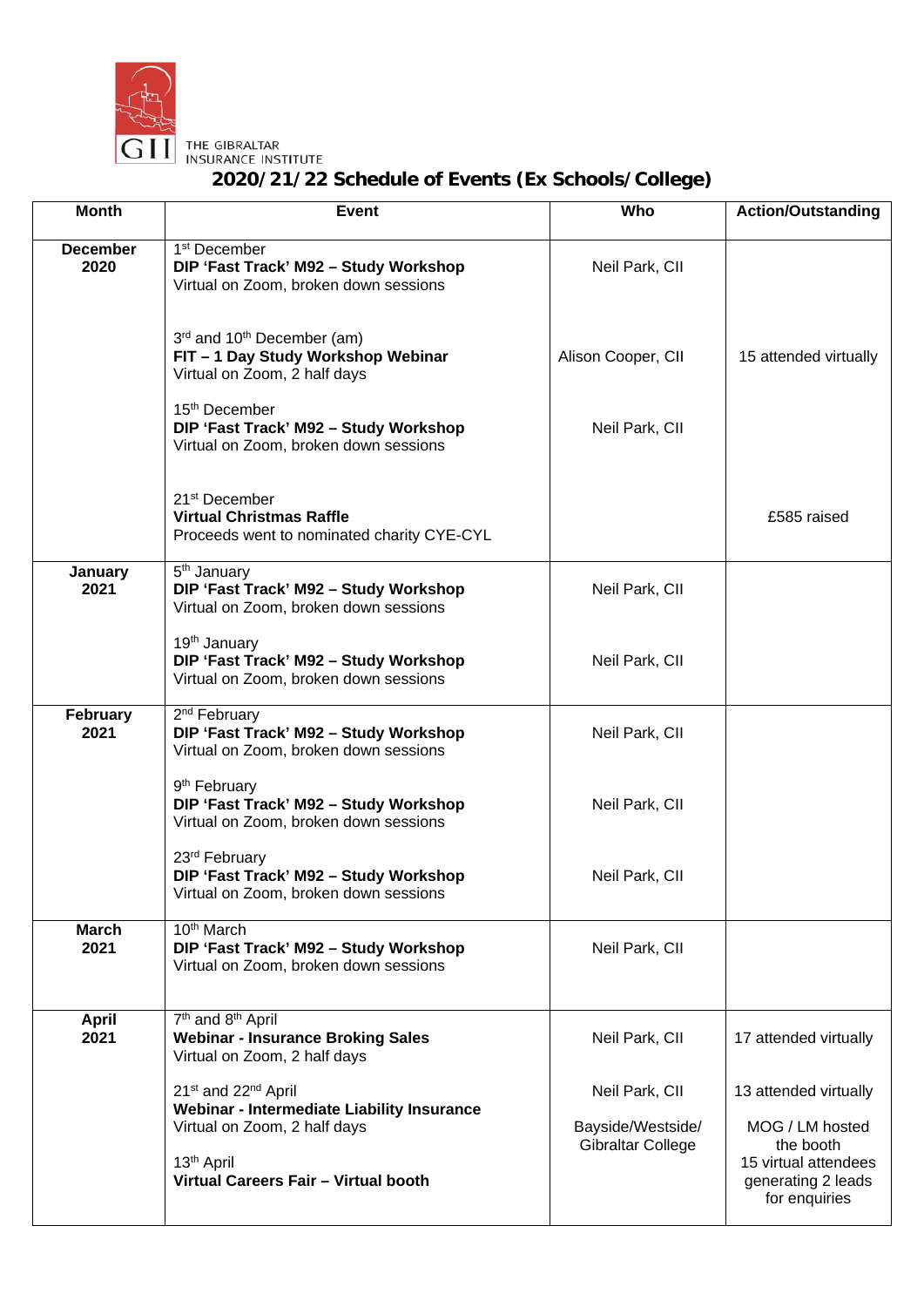

THE GIBRALTAR **INSURANCE INSTITUTE**  $11<sup>th</sup>$  and  $12<sup>th</sup>$  May **May 2021 Webinar - Cyber Insurance**  Neil Park, CII 17 attended virtually Virtual on Zoom, 2 half days 13th May **AGM** Neil Park, CII 26<sup>th</sup> and 27<sup>th</sup> May **Webinar - Dovetailing Liability Insurance** 10 attended virtually Virtual on Zoom, 2 half days  $18<sup>th</sup>$  June **June 2021 DIP 'Fast Track' M92 – Study Workshop** Neil Park, CII @ University of Gibraltar 28<sup>th</sup> and 29<sup>th</sup> June Matthew Francis & 6 attended virtually **Webinar – Climate Change: what does it mean for**  Roger Jackson, KPMG **insurers?** Virtual on Microsoft Teams **July** 6<sup>th</sup> July **2021 Weightmans – Motor Insurance Technical Update Weightmans** 8 attended **and E-Scooters, Legal and practical implications** @ Finance Centre 9th July **Seminar - Introduction to Lloyd's** Ed Gooda, 10 attended Fenchurch Training @ Finance Centre 12<sup>th</sup> August **August 2021** 49 attended **Summer BBQ**  @ Gauchos **September 2021 October** 5th October (am) **2021 Introduction to Insurance Workshop** Ed Gooda, @ Finance Centre Fenchurch Training Course invite sent 19<sup>th</sup> October (am) **Introduction to Reinsurance Workshop** Ed Gooda, Fenchurch Training @ Finance Centre Course invite sent 20th October (am) **Vocational Rehabilitation Workshop** Neil Irwin, @ Finance Centre Proclaim Care Course invite sent 21<sup>st</sup> October - TBC JA to finalise and **Bowling Event**  send round email to @ Kings Bastion Leisure Centre membership 29<sup>th</sup> and 30<sup>th</sup> November - TBC **November** University to confirm **2021 CERT 'Fast Track' IF1 Insurance, Legal & Alison Cooper, CII** dates and **Regulatory – Study Sessions** Expression of @ University of Gibraltar Interest email to be sent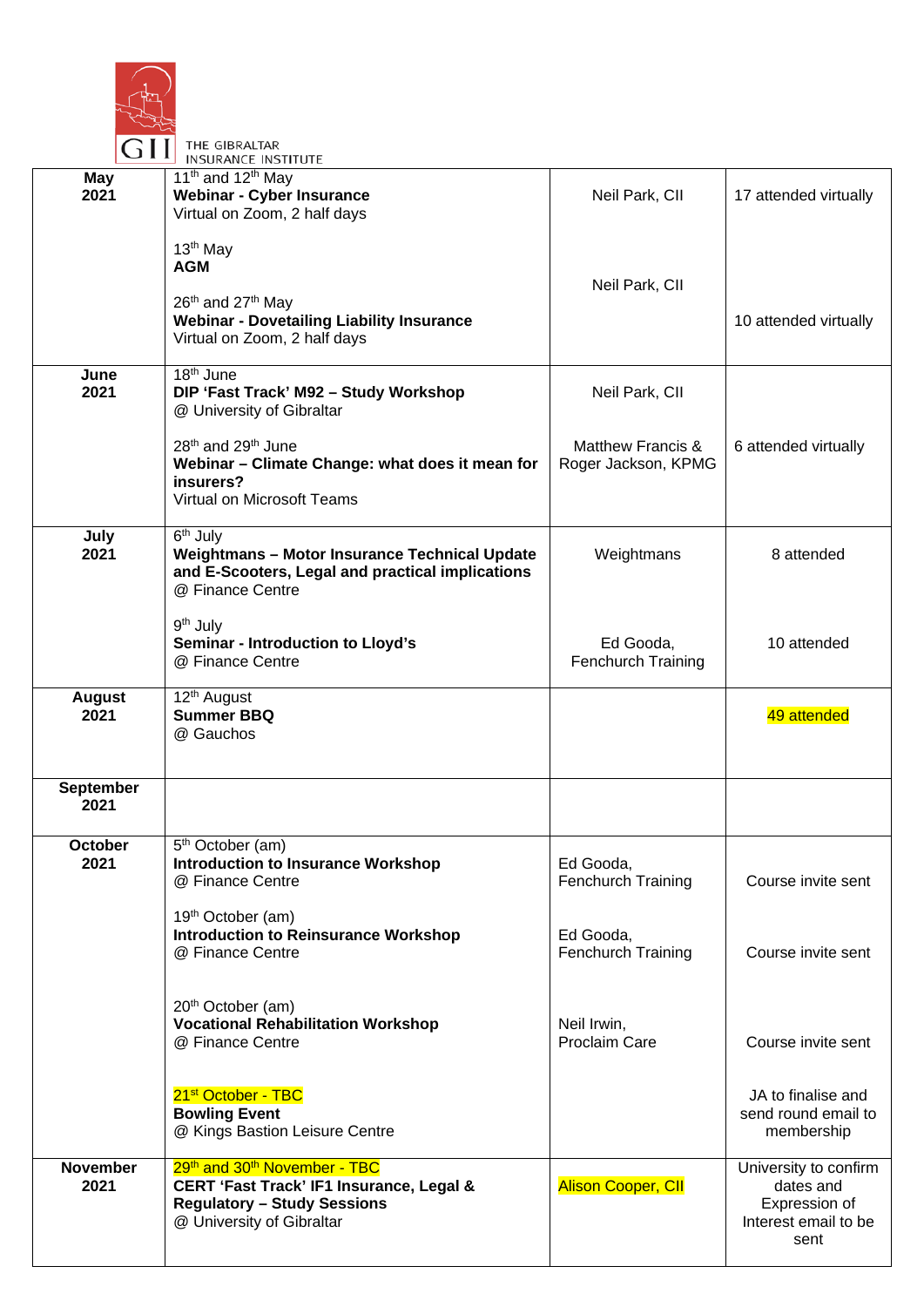

THE GIBRALTAR

|                         | INSURANCE INSTITUTE                                                                                                                                         |                           |                                         |
|-------------------------|-------------------------------------------------------------------------------------------------------------------------------------------------------------|---------------------------|-----------------------------------------|
| <b>December</b><br>2021 | 2 <sup>nd</sup> December - TBC<br><b>GII Annual Dinner</b><br>@ Sunborn Yacht hotel                                                                         |                           | JA- Save the date<br>email to be issued |
| January<br>2022         | 5 <sup>th</sup> January - TBC<br>CERT 'Fast Track' IF1 Insurance, Legal &<br><b>Regulatory - Revision Session</b><br>@ University of Gibraltar              | <b>Alison Cooper, CII</b> | As above                                |
| February<br>2022        | 9 <sup>th</sup> February - TBC<br><b>CERT 'Fast Track' IF3 Underwriting Process -</b><br><b>Study Session</b><br>@ University of Gibraltar                  | <b>Alison Cooper, CII</b> | As above                                |
| <b>March</b><br>2022    | $14th$ March – TBC – subject to change as BH<br><b>CERT 'Fast Track' IF3 Underwriting Process -</b><br><b>Revision Session</b><br>@ University of Gibraltar | <b>Alison Cooper, CII</b> | As above                                |
| <b>April</b><br>2022    | 6 <sup>th</sup> April - TBC<br><b>CERT 'Fast Track' IF4 Insurance Claims handling</b><br><b>Process - Study Session</b><br>@ University of Gibraltar        | <b>Alison Cooper, CII</b> | As above                                |
| May<br>2022             | 4 <sup>th</sup> May - TBC<br><b>CERT 'Fast Track' IF4 Insurance Claims handling</b><br><b>Process - Revision Session</b><br>@ University of Gibraltar       | <b>Alison Cooper, CII</b> | As above                                |
| <b>TBC</b>              | Date (Oct21 onwards -TBC)<br>Seminar - Whiplash reforms                                                                                                     | <b>DAC Beachcroft</b>     |                                         |
|                         | Date (Oct21 onwards -TBC)<br>Seminar - Claims related topics TBC                                                                                            | Weightmans                |                                         |
|                         | Date (Oct21 onwards -TBC)<br>Introduction to Life Insurance and lessons learnt<br>from Covid                                                                | Richard Johnson, CII      |                                         |

## **2020/21 Schedule of Events (Schools / College / University /Govt.)**

| <b>Month</b>         | Event | Who | <b>Action/Outstanding</b> |
|----------------------|-------|-----|---------------------------|
|                      |       |     |                           |
| January<br>2021      |       |     |                           |
| February<br>2021     |       |     |                           |
| <b>March</b><br>2021 |       |     |                           |
| <b>April</b><br>2021 |       |     |                           |